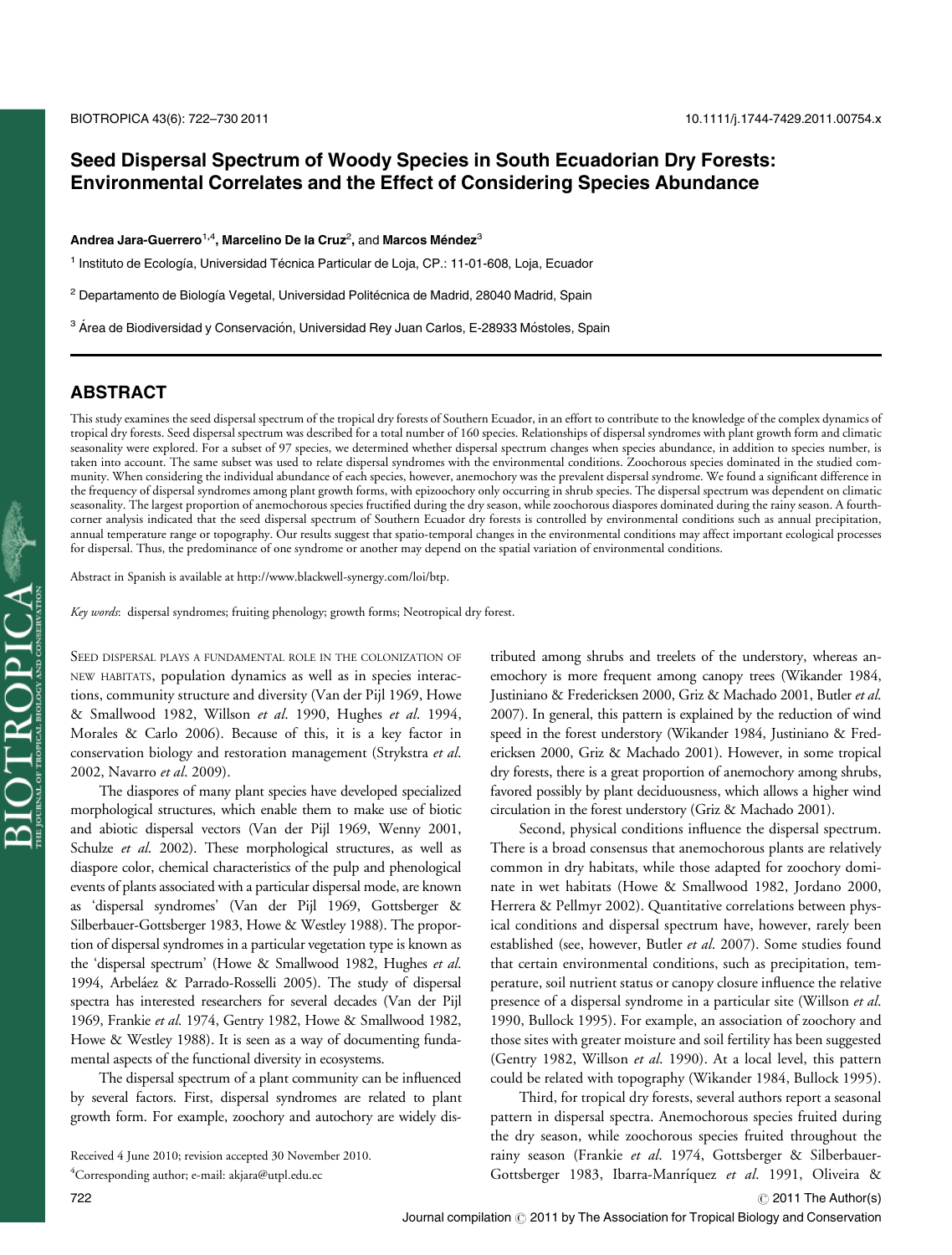Moreira 1992, Bullock 1995, Batalha & Mantovani 2000, Justiniano & Fredericksen 2000, Griz & Machado 2001).

Variation in the dispersal spectrum in relation to spatio-temporal variation of environmental conditions could indicate important ecological factors for dispersal. For example, dry seasons lead to leaf shedding that favors anemochory (Wikander 1984, Ibarra-Manríquez et al. 1991, Griz & Machado 2001), while zoochorous fleshy fruits require water and suitable temperature to mature which occur in rainy seasons or wetter sites (Herrera & Pellmyr 2002). Nevertheless, these relationships between dispersal syndromes and physical conditions are empirically based and causality is difficult to disentangle. For instance, Hughes et al. (1994) and Butler et al. (2007) argue that a relationship between physical conditions and the frequency of dispersal syndromes has lesser importance, and rather results from the indirect influence on plant growth form and seed size. Spatio-temporal changes in dispersal syndromes can also be causally related to physical conditions or be a by-product of species turnover. Statistical tools such as the fourth-corner analysis currently allow relating dispersal syndromes and environmental conditions with a robust and simple statistical procedure, and permit disentangling some of the effects usually confounded in traditional regression approaches. Such techniques can shed light on the issues raised above.

As in other analyses of functional diversity, a potential limitation of current generalizations about dispersal spectra is that they usually ignore the relative abundance of each species (Wikander 1984, Batalha & Mantovani 2000, Justiniano & Fredericksen 2000, Griz & Machado 2001, Ragusa-Netto & Silva 2007). For example, in the semi-deciduous cerrado of Brazil, zoochory was the dominant dispersal syndrome at the species level, but anemochorous species were represented by a greater number of individuals (Gottsberger & Silberbauer-Gottsberger 1983). Such mismatches suggest that different causal factors could determine species richness and the success of species with certain syndromes, and consequently, dominance and species richness in plant communities.

In general, seed dispersal in tropical dry forests has received little attention compared with rain forests. Although some studies exist on dispersal spectra for Neotropical dry forests, data are very superficial and scattered, which is worrying considering that they hold several of the most endangered ecosystems in the world (Best & Kessler 1995, Vázquez et al. 2001, Espinosa et al. 2011). In order to enhance our knowledge about the functional diversity of these forests, the present study examined the seed dispersal spectrum of woody species in tropical dry forests of Southern Ecuador. We answered the following questions: (1) Do dispersal syndromes vary among plant growth forms (tree, treelet and shrub)? (2) Does the relative frequency of dispersal syndromes differ between the rainy and dry seasons? (3) Does the dominance of dispersal syndromes change if species abundance, in addition to species number, is taken into account? (4) Are dispersal syndromes related to environmental conditions? We also summarize the existing data on dispersal spectra for other Neotropical dry forests, and compare them with the results obtained in this study, in an effort to improve the generality of the knowledge of dispersal in tropical dry forests.

#### METHODS

STUDY AREA.—The studied dry forests are located in Loja and El Oro Provinces, between latitudes  $3^{\circ}3'11''$  and  $4^{\circ}37'28''$  S and between longitudes  $79^{\circ}14'37''$  and  $80^{\circ}25'46''$  W (Fig. S1). This area comprises some of the largest and best preserved remnants of tropical dry forest of the Tumbesian biogeographic region, one of the most important areas of endemism in the world, but at the same time, one of the most threatened (Best & Kessler 1995). Nowadays, anthropogenic pressure has led to this area being dominated by agricultural patches interspersed with forest remnants. The climate is characterized by a dry season extending from May to November and a rainy season extending from December to April (Aguirre & Kvist 2005). Mean annual temperature is between  $20^{\circ}$  and  $26^{\circ}$ C, and the annual precipitation is between 300 and 700 mm (Aguirre & Kvist 2005). Elevation ranges between 50 and 800 m asl (Vázquez et al. 2001). For the studied area, Aguirre et al. (2006a) found 238 of the 275 woody species recorded for dry vegetation types of Ecuador.

DATA SAMPLING.—We obtained a list of 203 woody native species of Southern Ecuador from the inventories of Aguirre and Kvist (2005) and Aguirre et al. (2006a, 2006b). The species were classified according to growth form into trees, treelets or shrubs, following Harling and Anderson (1977–2007), Jørgensen and León-Yánez (1999) and Pennington et al. (2004) (Table 1). A literature review (see the supporting information Appendix S1) as well as field

TABLE 1. Growth forms and diaspore traits considered in this study. Parameter Category Growth form Tree, treelet or shrub (Harling & Anderson 1977–2007, Jørgensen & León-Yánez 1999, Pennington et al. 2004) Fruit type Dry indehiscent: achene, achenetum, capsule, legume or mericarp; dry dehiscent: capsule, follicle, legume or craspedium; fleshy: berry, baccarium, drupe, pseudodrupe, syconium or sorosis (Spjut 1994) Diaspore type Fruit or seed Diaspore morphology Sticky anthocarp, hooked spines, arists, stiff hairs, plumed, samara, woolly, pappus, caruncle, sarcotesta, aril, mucilage, fleshy periant, fleshy pulp, explosive dehiscence or without structures (van der Pijl 1969) Diaspore color Green, brown, yellow, orange, red, white, black, blue/purple or mixed (Janson 1983, Wheelwright & Janson 1985, Link & Stevenson 2004, Chen et al. 2004)

| Diaspore                | Protected (mature pulp covered by a husk, distinct hard,         |
|-------------------------|------------------------------------------------------------------|
| protection <sup>a</sup> | nonnutritious layer as a barrier to feeding or digestion) or     |
|                         | unprotected (fruits with a soft, flexible skin, with a thickness |
|                         | $<$ 10% of the thickness of the smallest fruit dimension)        |
|                         | (Janson 1983, Link & Stevenson 2004)                             |
|                         |                                                                  |

<sup>a</sup>The diaspore protection was determined only for endozoochorus and sinzoochorus species.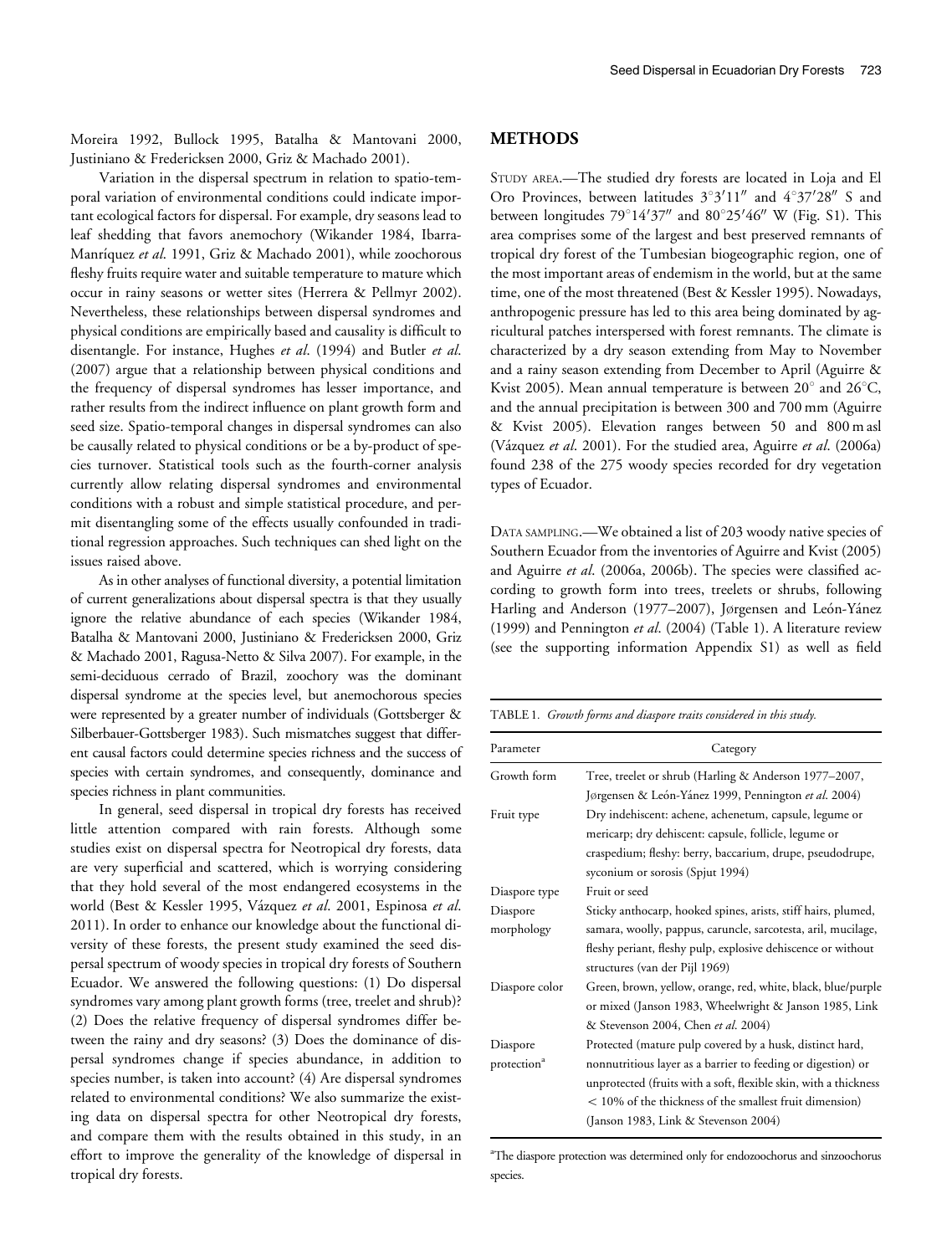| Environmental variables      | Scale       | Range of values                  | Statistic used in the fourth-corner analysis |  |  |  |
|------------------------------|-------------|----------------------------------|----------------------------------------------|--|--|--|
| Inclination                  | Continuous  | $0-45^\circ$                     | $Pseudo-F$                                   |  |  |  |
| Annual temperature range     | Continuous  | $13.80 - 16.60^{\circ}$ C        | Pseudo- $F$                                  |  |  |  |
| Annual precipitation         | Continuous  | $270 - 1284$ mm                  | $Pseudo-F$                                   |  |  |  |
| Rainfall in the driest month | Continuous  | $0-4$ mm                         | Pseudo- $F$                                  |  |  |  |
| Soil moisture                | Continuous  | 1.05-28.7%                       | Pseudo- $F$                                  |  |  |  |
| Soil organic matter          | Continuous  | $0.03 - 13.02\%$                 | Pseudo- $F$                                  |  |  |  |
| Topography                   | Categorical | Valley, slope or ridge           | Pearson $\chi^2$                             |  |  |  |
| Intervention grade           | Ordinal     | $1:$ low; $2:$ medium; $3:$ high | Pseudo- $F$                                  |  |  |  |

TABLE 2. Variables describing environmental conditions in 109 plots of dry forest of Macara´ and Zapotillo (Loja province) (for details, see Espinosa et al. 2011).

observations and examination of herbarium specimens (Herbario de la Universidad Técnica Particular de Loja, Herbario Loja and Herbario Nacional del Ecuador), allowed us to assign a dispersal syndrome to 160 species of this list (which represent 121 genera and 50 families). Dispersal syndromes were assigned to each species based on diaspore traits such as fruit type, morphology and color of the diaspore and, for diaspores with fleshy structures, we also registered the existence or not of protective structures that might hinder consumption by animals (Janson 1983, Link & Stevenson 2004) (Table 1).

The species were classified into four general dispersal syndromes (Van der Pijl 1969): autochory, anemochory, zoochory and polychory. Autochory was further divided into active or passive. Active autochory includes diaspores propelled explosively, while passive autochory refers to the so-called passive ballists, triggered by passing animals, wind or raindrops. So-called barochorous (diaspores simply released and falling to the ground) were also included in the latter group (Gottsberger & Silberbauer-Gottsberger 1983).

Following Augspurger (1986), anemochorous diaspores were further divided into six morphological groups, according to their aerodynamic structures: undulator, floater, autogyro, rolling-autogyro, helicopter or tumbler.

Zoochorous species were divided into four subcategories (Van der Pijl 1969): (a) epizoochory, defined as the passive transport through the adhesion of diaspores to feathers or hair of animals; (b) sinzoochory, assigned to diaspores collected and stored in caches by rodents, as well as diaspores actively transported by animals that feed on parts of them but do not ingest the seeds; (c) endozoochory, when the diaspore is actively ingested and seeds are usually evacuated intact; and (d) myrmecochory, assigned to diaspores with elaiosomes or those actively transported by ants.

Some species have seeds that are polymorphic for dispersal structures, or have two dispersal modes that could operate sequentially (Willson et al. 1990, Griz & Machado 2001). Diaspores of this type were assigned to a separate category called 'polychory' (Van der Pijl 1969, Cousens et al. 2008).

Furthermore, we assigned each species to one of three fruit types: fleshy, dry dehiscent and dry indehiscent, as the proportion of species in these simple categories has been suggested to correlate with environmental variables (Knight 1986, Willson et al. 1989,

Tabarelli et al. 2003). To determine the relationship among dispersal syndromes and climatic seasonality, we collected data about fruiting phenology both from field observations and from labels of herbarium specimen collected in dry forest localities.

In addition, we assigned dispersal syndromes to all (97) woody species recorded in 109 plots of dry forest located in the south of our study area (Fig. S1). These plots were established on 48 forest stands with a stratified sampling design, trying to encompass the whole range of physical conditions present in the tropical dry forests of Southern Ecuador (Espinosa et al. 2011). Two or three plots of 20  $\times$  20 m were sampled per forest stand. The total area sampled was 5.45 ha (for further details, see Espinosa et al. 2011). In each plot, eight variables describing environmental conditions were also recorded (Table 2). These variables were selected based on their documented relationship with dispersal syndromes (Knight 1986, Willson et al. 1990, Bullock 1995, Tabarelli et al. 2003), and on their relevance to other ecological parameters such as species richness and composition in different plant communities (Espinosa et al. 2011). These data were used to analyze the relationship among dispersal traits and environmental conditions. In each plot, we also recorded the number of individuals of each species in order to calculate the seed dispersal spectrum based on individual abundance, i.e., as the percentage of individuals having each dispersal syndrome over the total number of individuals recorded in all the plots.

STATISTICAL ANALYSES.—Differences in the frequency of major dispersal syndromes among categories of growth form (tree, treelet and shrub) and among climatic seasons (rainy and dry) were analyzed by means of contingency tables (G-test). We used also G-tests to analyze the frequency of major dispersal syndromes in the 109 plots of dry forest, taking into account the number of individuals of each species.

We used the set of floristic abundances and the environmental data from the 109 dry forest plots to analyze the relationship between two dispersal traits (dispersal syndromes and type of fruit) and environmental conditions. For this, we used the new version of the fourth-corner analysis (Legendre et al. 1997, Dray & Legendre 2008). Fourth-corner analysis directly relates an R matrix of environmental variables (Table 2) to a Q matrix of species traits (dispersal syndromes and fruit types), by means of an L matrix of species abundance measured in the field (Dray & Legendre 2008,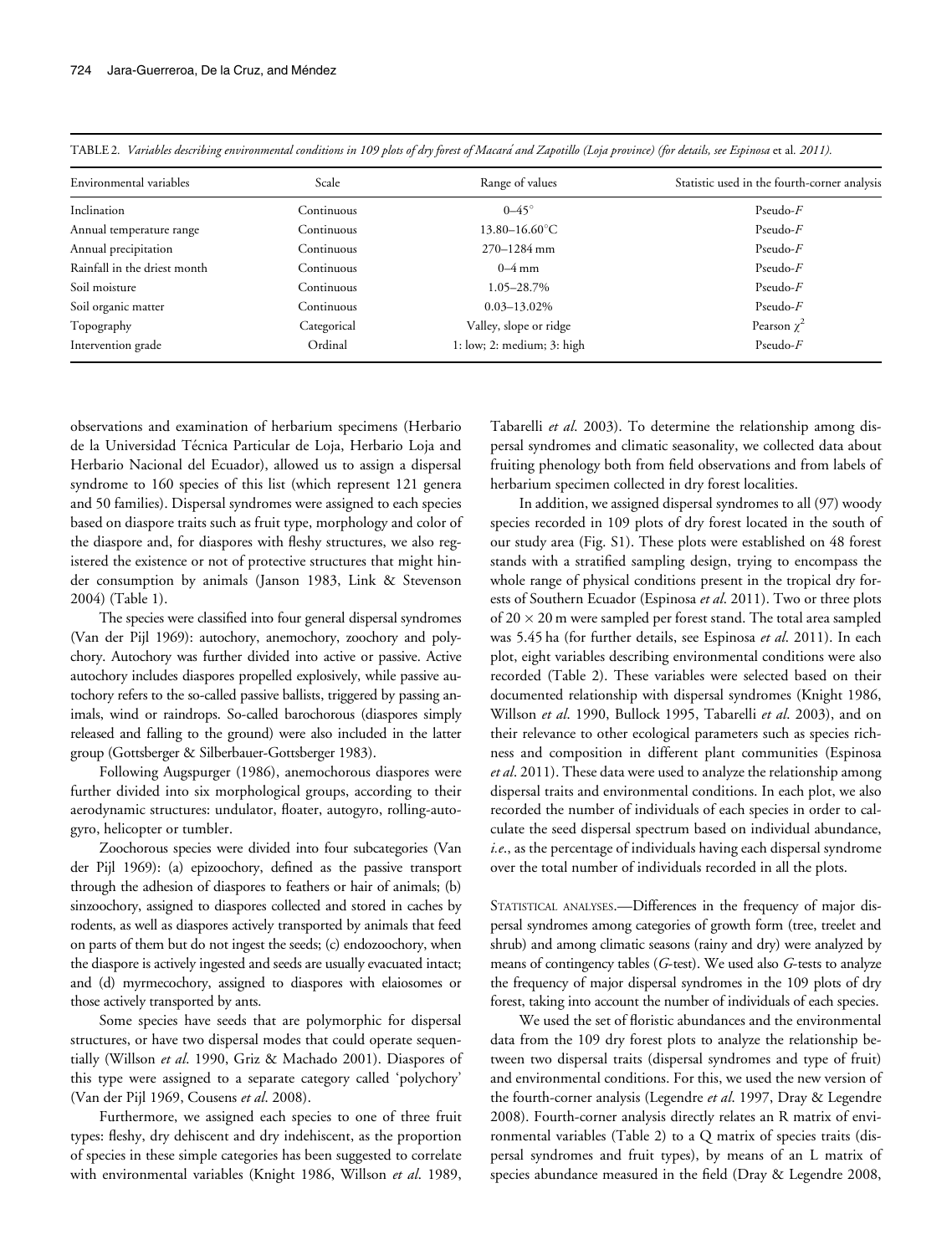Aubin et al. 2009). A statistic is computed for each pair of species traits and environmental variables. Depending on the type of variable, this statistic is a Pearson  $\chi^2$  (for two qualitative variables); or a pseudo-F and a correlation ratio  $\eta^2$  (for one quantitative and other qualitative variable) (Legendre et al. 1997, Dray & Legendre 2008). Moreover,  $S_{\text{RLQ}}$ , a global multivariate statistic that links the complete matrices R and Q is computed as the sum of all  $\chi^2$  and  $\eta^2$ values in the fourth-corner matrix. For computing this statistic, quantitative variables are standardized to mean 0 and variance 1 and qualitative variables are coded using dummy variables (Dray & Legendre 2008).

The significance of all fourth-corner statistics can be tested using different permutation models (Dray & Legendre 2008). In this study we used a model where cell values in the L matrix are permuted within each column. This model tests the null hypothesis that the species are randomly distributed with respect to abiotic environmental conditions (Aubin et al. 2009). This analysis was carried out using the ade4 package (Dray et al. 2007) in the R software (R environment Core Team 2010).

#### RESULTS

DESCRIPTION OF DISPERSAL SYNDROMES.—Our description of dispersal syndromes is based on the total data set  $(N = 160)$ . Zoochory was the dominant dispersal syndrome in the studied community (54%, 87 species) followed by anemochory (28%, 44 species) and autochory (15%, 24 species). The remaining species were assigned to the polychory category.

Fleshy fruits represented the 44 percent (70 species) of all the species, followed by dehiscent fruits (33%, 53 species) and indehiscent fruits (23%, 37 species). Fruits were the dominant dispersal units (69.4%, 111 species), while seeds with specialized dispersal structures occurred in 30.6 percent of all species, mainly the anemochorous ones.

Among zoochorous species, 88 percent (76 species) were endozoochorous, while epizoochorous, sinzoochorous and myrmecochorous species were found in very low percentages (5%, 5% and 2%, respectively). Fruits with fleshy pulp were the most common between endozoochorous species, especially drupes (42%) and berries (30%).

We found nine different colors among the diaspores of 80 endozoochorous and sinzoochorous species. Brightly colored diaspores were clearly dominant. Only 9 percent of these species presented some physical protection against feeding (Table 1). This attribute was most evident in dull colored diaspores (brown, yellow and orange).

Most anemochorous species (52.3%) presented dry dehiscent fruits, and used seed structures for dispersal. A second group (47.7%) presented fruits with structures modified for dispersal, which reduce rates of descent. The six morphological groups of anemochorous diaspores were present. The rolling-autogyro structures were prevalent (31.8%, 14 species), followed by those with helicopter structures (18.2%, 8 species), autogyro and undulator structures (both 15.9%, 7 species) and floater and tumbler structures (both 6.8%, 3 species).

TABLE 3. Number of species showing different dispersal syndromes and growth forms among 160 woody species in the tropical dry forests of Southern Ecuador.

|                                             | Growth form    |          |                |  |  |
|---------------------------------------------|----------------|----------|----------------|--|--|
|                                             | Tree           | Treelet  | Shrub          |  |  |
| Dispersal syndrome <sup>a</sup><br>Zoochory | 36             | 19       | 35             |  |  |
| Endozoochory                                | 32             | 17       | 27             |  |  |
| Myrmecochory                                | 1              | 1        | 3              |  |  |
| Sinzoochory                                 | 3              | 1        | $\Omega$       |  |  |
| Epizoochory                                 | $\Omega$       | $\Omega$ | 5              |  |  |
| Anemochory                                  | 28             | 3        | 13             |  |  |
| Autogyro                                    | 5              | 1        | 1              |  |  |
| Rolling autogyro                            | 6              | 1        | 9              |  |  |
| Floater                                     | 7              | $\Omega$ | $\Omega$       |  |  |
| Helicopter                                  | 5              | 1        | $\overline{c}$ |  |  |
| Undulator                                   | 3              | $\Omega$ | $\Omega$       |  |  |
| Tumbler                                     | $\overline{2}$ | $\Omega$ | 1              |  |  |
| Autochory                                   | 13             | 3        | 13             |  |  |
| Active                                      | 3              | $\Omega$ | 7              |  |  |
| Passive                                     | 10             | 3        | 6              |  |  |

<sup>a</sup>Polychorous species have been separated in the corresponding syndromes, contributing one case to each dispersal syndrome implied.

Among autochorous species, passive autochory was dominant and only seven species (29.2%) had an active dispersal favored by fruits with explosive dehiscence.

We registered five polychorous species. Three of these species (Cnidoscolus aconitifolius, Croton menthodorus and Croton wagneri) presented fruits with explosive dehiscence, which is characteristic to active autochorous diaspores, and seeds with elaiosome, characteristic of myrmecochorous diaspores. The other two species (Erythrina spp.) exhibited characteristics of both autochory and zoochory.

GROWTH FORM AND DISPERSAL SYNDROMES.—The G-test revealed significant differences in the frequency of dispersal syndromes among growth forms  $(G_2 = 24.526, P = 0.006)$ . Zoochory was the dominant dispersal syndrome in the three studied growth forms, mainly represented by endozoochorous species (35.6% trees, 18.9% treelet and 30% shrubs). Endozoochorous, sinzoochorous and myrmecochorous species were also present in the three categories, while epizoochory occurred only in shrub species (Table 3).

Trees presented the greatest variety of anemochorous diaspores (Table 3), with a dominance of floater diaspores (25%), followed by rolling-autogyro diaspores (21.4%), autogyro (17.9%) and helicopter (17.9%). By contrast, rolling-autogyro diaspores were dominant among treelet and shrub species. Floater and undulator diaspores were found only among tree species (Table 3).

Autochorous diaspores were registered in the three growth forms. The greatest frequency of active autochory was found among shrub species corresponding to Euphorbiaceae, Fabaceae and Mimosaceae families.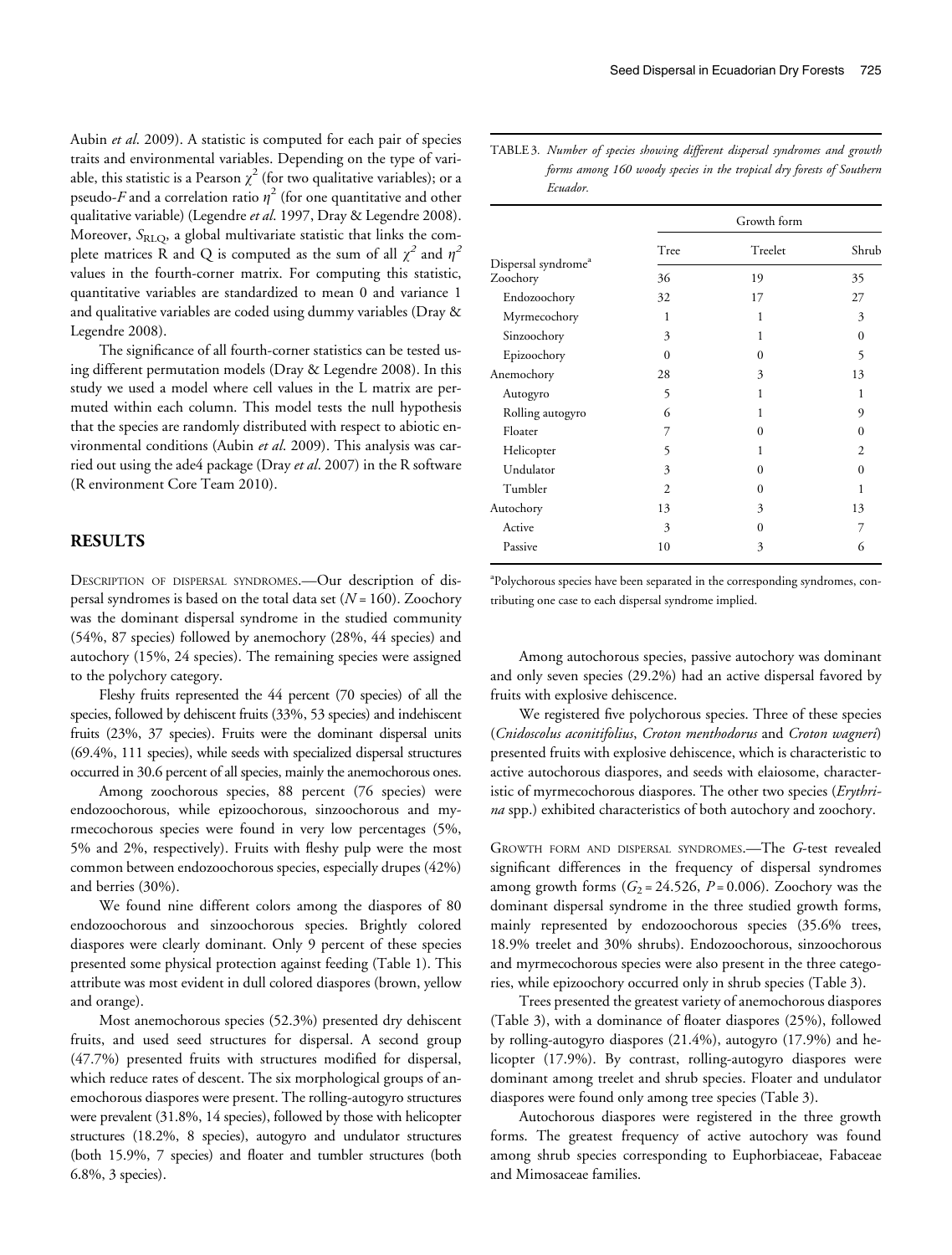

FIGURE 1. Monthly variation in the number of fruiting species belonging to the main dispersal syndromes in the tropical dry forests of Southern Ecuador ( $N = 54$ species). Average monthly rainfall is represented with a continuous line. Rainfall data were obtained from the Worldclim 1.4 data base (Hijmans et al. 2005).

CLIMATIC SEASONALITY AND DISPERSAL SYNDROMES.—We collected phenological information for 54 species. In general, fruiting phenology differed among dispersal syndromes ( $G_2$  = 12.626,  $P$  = 0.002). The largest proportion of anemochorous species fructified during the dry season, while zoochorous diaspores fructified during the rainy season (Fig. 1). Autochorous species also had a marked peak of fruiting during this season (Fig. 1). No polychorous species were recorded in this group.

INDIVIDUAL ABUNDANCE AND DISPERSAL SYNDROMES.—A total of 3392 individuals (corresponding to 97 species) were recorded in the 109 forest plots. Another 132 individuals could not be identified to species and therefore were not included in the analysis. Zoochorous species were prevalent among the 97 species recorded (55%, 54 species) followed by anemochorous (28%, 28 species), autochorous (15%, 15 species) and polychorous species (1%, 1 species). However, when the frequency of dispersal syndromes was analyzed based on individual abundance, the dispersal spectrum changed  $(G_2 = 20.512, P = 0.0001)$ . The greatest proportion of individuals corresponded to anemochorous species (51.56%, 1749 individuals), while zoochory represented only the 34.6 percent (1174 individuals) followed by autochory (11.5%, 391 individuals) and polychory (2.3% 78 individuals).

In terms of individual abundance, endozoochory remained as the dominant strategy within zoochory (29.4% of total individuals), while sinzoochory and epizoochory were underrepresented (3.3 % and 1.9%, respectively).

ENVIRONMENTAL CONDITIONS AND DISPERSAL TRAITS.—The fourthcorner analysis revealed a significant relationship among dispersal traits and all environmental variables considered with the exception of soil organic matter ( $S_{\text{RLO}}$  = 0.438, P = 0.001, Table S1).

Twenty-two statistics in the fourth-corner matrix were significant (Fig. 2, Table S2). According to this analysis, both anemochory and epizoochory were associated with sites that showed special homogeneity with respect to the range of annual temperature. The correlation ratio showed that both were negatively correlated with this range ( $\eta^2$  = -0.187 and -0.04, respectively), *i.e.*, they were favored in sites with small variation in annual temperature. Both syndromes were associated to annual precipitation but in this case responded in opposite ways: anemochory was associated with high values (wetter sites) and epizoochory with low values (dryer sites,  $\eta^2$  = 0.124 and -0.022, respectively). Epizoochory was also associated with the sites that get the smallest rainfall during the driest month ( $\eta^2$  = -0.155).

A positive relation was found between endozoochorous species and slope sites while epizoochorous species had a major presence on ridge sites. Sinzoochorous and autochorous species were not significantly related to any environmental variables studied.

Dry dehiscent and indehiscent fruits are mostly related to anemochorous and autochorous dispersal (the supporting information Appendix S1), and showed a similar pattern with respect to environmental conditions, being present mainly in sites with lower soil moisture (dry indehiscent fruits,  $\eta^2 = -0.073$ ) and having lower precipitation during the driest month and lower annual temperature range (dehiscent fruits  $\eta^2 = -0.097$  and  $-0.089$ , respectively). Dry dehiscent and fleshy fruits were more frequent than expected by the permutation model in slopes while dry dehiscent fruits were more frequently associated to valley sites.

### DISCUSSION

The seed dispersal spectrum of the studied Southern Ecuador dry forests was characterized by the dominance of zoochory, followed by anemochory, and small percentages of autochorous and polychorous species. These results are consistent with those reported for other Neotropical dry forests (Table 4). Among zoochorous species, endozoochory was the prevalent strategy, while for anemochory, six morphological groups with similar percentages were found. Thus, functional diversity was higher for anemochorous compared with zoochorous species.

Among zoochorous species, the high proportion of unprotected diaspores with bright colors could suggest that bird dispersal was prevalent (Van der Pijl 1969, Janson 1983, Link & Stevenson 2004, Cousens et al. 2008), in contrast with the low proportion of protected diaspores with dull colors, which are preferentially consumed by mammals (Van der Pijl 1969, Janson 1983, Link & Stevenson 2004, Cousens et al. 2008). Nevertheless, the scarcity of fleshy fruits that is usually observed during the dry season in this type of vegetation could force a wide range of animals to feed on any type of fruit that is available (Griz & Machado 2001).

Surprisingly, when we examined the individual abundance of each species, we found a shift in dominance from zoochory to anemochory. This means that, although there is a high variety of zoochorous species, most of the studied community corresponds to individuals which do not provide any reward for dispersing animals. Therefore, from a functional perspective of dispersal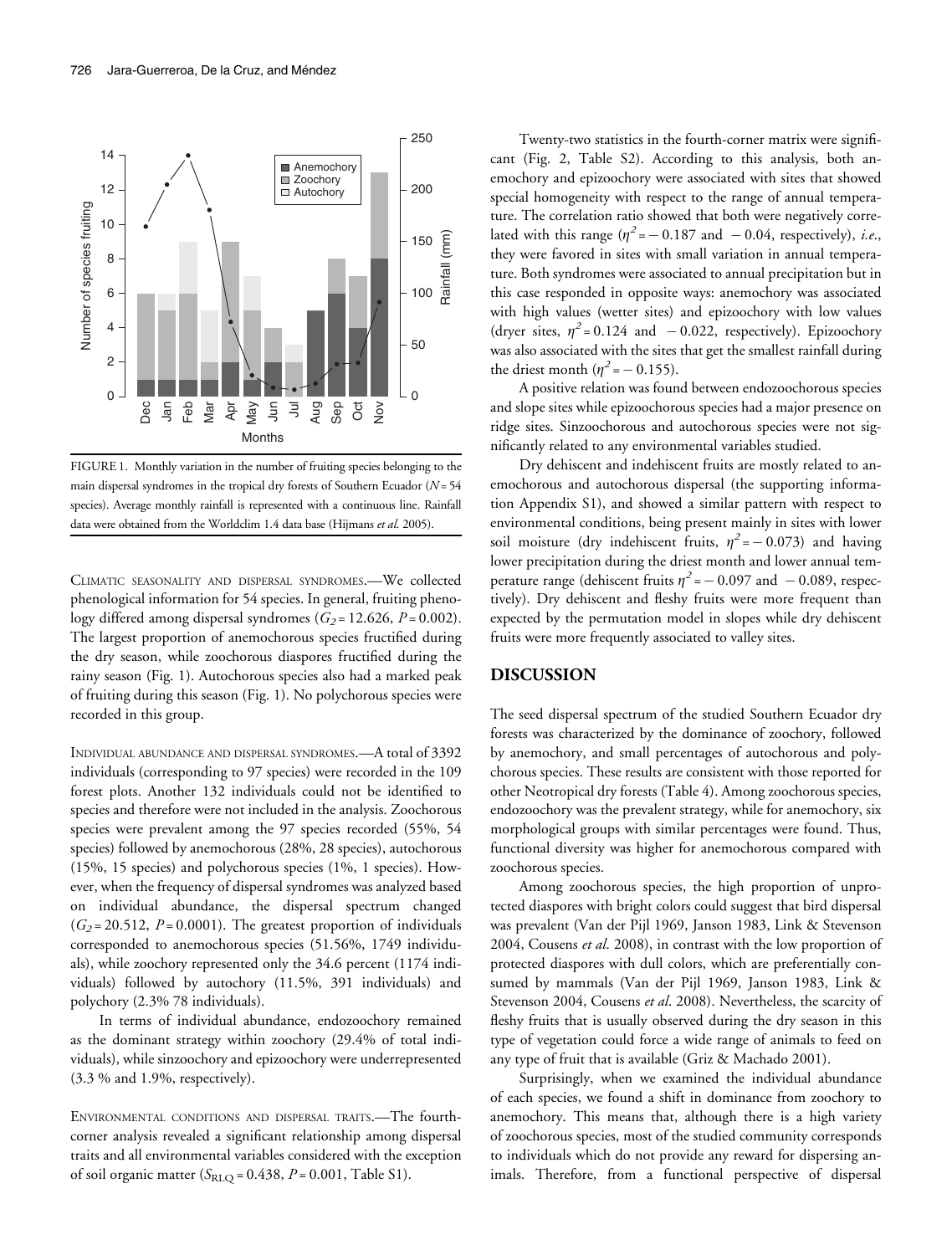

FIGURE 2. Results of fourth-corner test comparing environmental variables with dispersal syndromes and fruit type. White cells: nonsignificant results, soft gray: significantly negative deviations from the permutational null model; dark gray: significantly positive deviations. First seven columns (slope to soil organic matter): normalized measures of within-group homogeneity (within group sum of squares divided by the total sum of squares). Three last columns (ridge to valley): cell values of the contingency table analyses.

interactions, we must consider not only the proportion of species by dispersal syndrome, but also the abundance of each species. This shift, together with the existing relationships between environmental conditions and dispersal syndromes (see below) may be due to the relative abundance of habitats that are suitable for species with different dispersal syndromes. In this particular case, it is possible that relative abundance of suitable habitats for anemochorous species is higher than relative abundance of suitable habitats for zoochorous species. Hence the predominance of one syndrome or another may depend on the spatial heterogeneity in environmental conditions. In addition, consideration of the phylogenetic signal in the study of dispersal syndromes also deserves future attention in elucidating the relative frequency of dispersal syndromes using species or individual abundances.

Dispersal syndromes showed an association with growth form, as shown in previous studies (Van der Pijl 1969, Wikander 1984, Willson et al. 1990, Justiniano & Fredericksen 2000, Griz & Machado 2001). In particular, epizoochory was found only among shrubs. This is consistent with the need for contact between hooked or sticky diaspores with the body of passing animals, which constrains the growth form of the species having this dispersal syndrome (Willson et al. 1990). Contrary to what has been reported for other tropical dry forest sites, endozoochory was not restricted to treelets and shrubs but was equitably present in all growth forms (Wikander 1984, Justiniano & Fredericksen 2000). Further research is needed to explain this finding.

Anemochory was observed mainly among tree species, but contrary to what has been reported for other communities, it also occurred among treelets and shrubs. According to Griz and Machado (2001), this is related to the loss of foliage that affects both trees and shrubs in dry forests, which allows wind circulation not only at the canopy, but also through the understory. However, there was a difference in the types of anemochorous strategies among growth forms. Floater and undulator diaspores were prevalent among tree species, which may be related to their rapid rates of fall (Augspurger 1986, Ibarra-Manríquez et al. 1991, Cousens et al. 2008), so their release from greater heights would allow better use of horizontal wind force and reaching longer distances (Cousens et al. 2008). Conversely, diaspores with rolling-autogyro structures were more common among shrub and treelet species. These diaspores have slow rates of fall that allow dispersing the seeds away from the mother plant even when released from a moderate height (Augspurger 1986, Cousens et al. 2008).

Despite being a rare syndrome in the community, autochory was found in the three growth forms considered. Hughes et al. (1994) note that distances achieved by autochory are constrained by the physical mechanism itself and rarely exceed a few meters. So, effective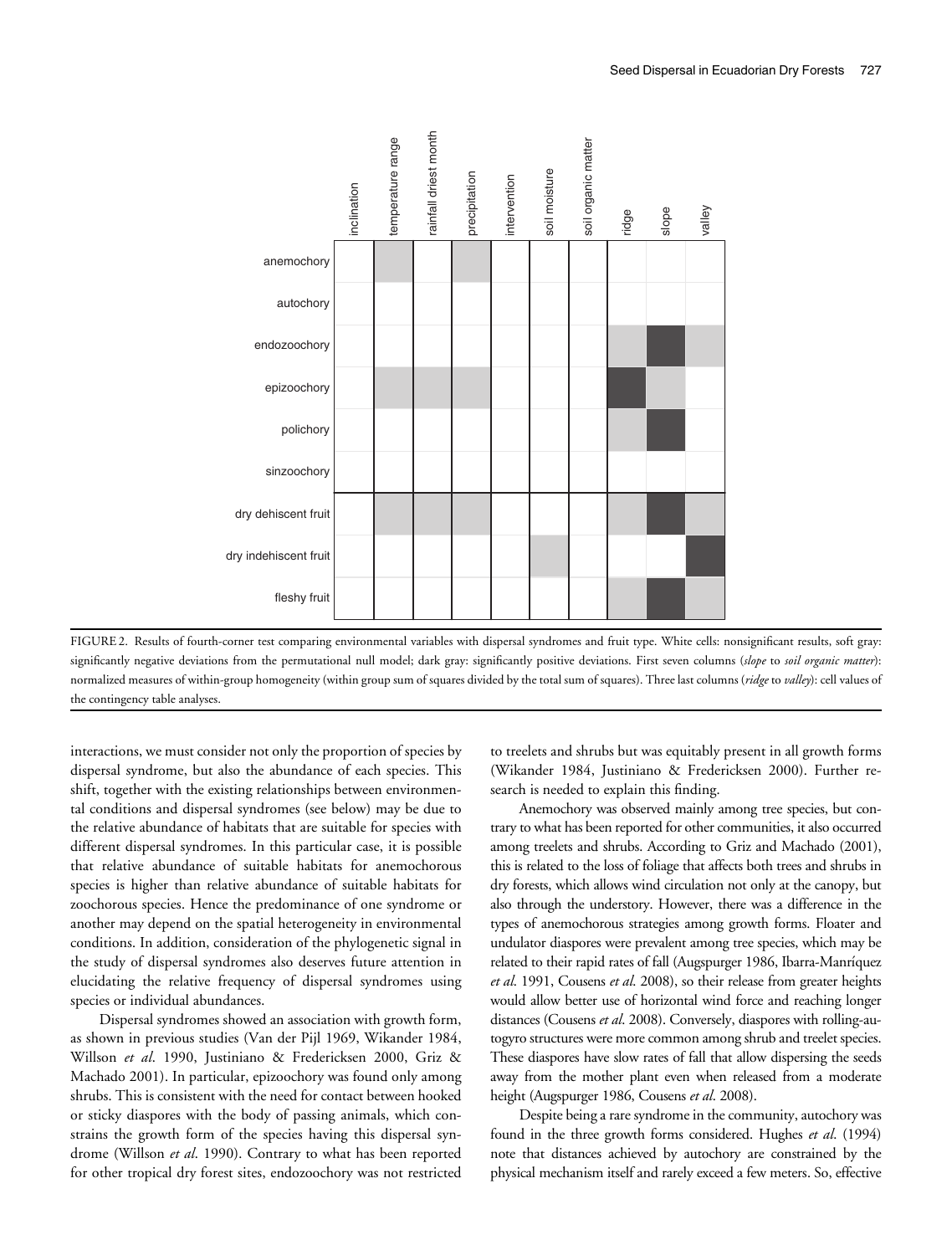TABLE 4. Seed dispersal spectrum for other seasonally Neotropical dry forests. Dispersal syndrome (ane, anemochory; aut, autochory; zoo, zoochory; pas, passive autochory). growth form (T, tree; S, shrub; CL, climber; CT, cactus; H, herb; P, phanerophytes; CH, chamaephytes; G, geophytes).

|                |                                  |                                 | Rainy<br>period<br>(mo) | Mean annual<br>rainfall<br>Growth form<br>(mm) | Dispersal syndrome        |                                        |                 |                          | Dominant syndrome<br>by season $(\% )$ |               |                         |
|----------------|----------------------------------|---------------------------------|-------------------------|------------------------------------------------|---------------------------|----------------------------------------|-----------------|--------------------------|----------------------------------------|---------------|-------------------------|
| References     | Locality                         | Altitude<br>$(m \text{ as } l)$ |                         |                                                |                           | Anemochory Zoochory Autochory<br>(9/0) | (9/0)           | (9)                      | $\it n$                                | Dry<br>season | Rainy<br>season         |
|                | Pernambuco (Brazil)              |                                 | $\mathcal{I}$           | 549                                            | T, S, CL, CT, H           | 33                                     | 36 <sup>a</sup> | 31 <sup>a</sup>          | 42                                     | ane $(47)$    | zoo $(38)$              |
| $\mathfrak{2}$ | Guanacaste (Costa Rica)          |                                 | 4                       | 1533                                           | T                         | 31                                     | $51^{\rm b}$    | 18                       | 104                                    | ane $(43)$    | zoo $(90)$              |
| 3              | N Venezuela                      | 200                             | 7                       | 957                                            | P, CH, G, CL              | 42                                     | 30              | 28 <sup>a</sup>          | 167                                    |               |                         |
| 4              | Planalto da Ibiapaba<br>(Brazil) | 700-900                         |                         | 668-1289                                       | T, S                      | 6                                      | 52              | $42^{\circ}$             | 38                                     |               | ZOO                     |
| 5              | Foothills of Urucum<br>(Brazil)  | $150 - 200$                     | 6                       | 1400                                           | Canopy T                  | 27                                     | 53              | 20                       | 56                                     | ane-aut       | ZOO                     |
| 6              | Caatinga (Brazil)                | 500                             | 5                       | 803                                            |                           | 32                                     | 26              | 42                       | 19                                     | ane           | ZO <sub>O</sub>         |
| 7              | Cerrado (Brazil)                 |                                 | 6                       | 1300                                           |                           | 30                                     | 52              | 18                       | 271                                    | ane           | zoo                     |
| 8              | Santa Cruz (Bolivia)             |                                 | 7                       | 1100                                           | Canopy and<br>subcanopy T | 44                                     | 56 <sup>c</sup> | —                        | 39                                     | ane (59)      | zoo-pas<br>$(58^\circ)$ |
| 9              | Cerrado (Brazil)                 | 660-730                         | 9                       | 1499                                           | $\mathbf{P}$              | 26                                     | 62              | 12                       | 108                                    | ane           | zoo                     |
| 10             | Caatinga (Brazil)                |                                 | $3 - 7$                 | 240-900                                        | T, S                      |                                        | $39.8^{d}$      | $\overline{\phantom{0}}$ | 103                                    |               |                         |
| 11             | S Ecuador                        | 160-800                         | 5                       | 300-700                                        | T, S                      | 28                                     | 54              | $18^{a,e}$               | 160                                    | ane $(59)$    | zoo $(68)$              |

References: 1, Griz and Machado (2001); 2, Frankie et al. (1974); 3, Wikander (1984); 4, Vasconcelos (2006); 5, Ragusa-Netto and Silva (2007); 6, Machado and Barros (1997); 7, Gottsberger and Silberbauer-Gottsberger (1983); 8, Justiniano and Fredericksen (2000); 9, Batalha and Mantovani (2000); 10, Oliveira and Moreira (1992); 11, this study.

a Including passive autochory.

<sup>b</sup>Fleshy fruits.

c Dispersal by zoochory and passive autochory.

dDispersal by vertebrates.

e Including polychory.

escape from competition in the immediate vicinity will only be achieved if the parent plant is small. We, and other researchers before (Griz & Machado 2001), found some exceptions to this pattern. One possible explanation for the presence of autochory between taller plants may be that secondary dispersal agents that are not considered in this study, (e.g., water, ingestion by herbivores, or handling rodents or insects) act to move seeds at farther distances (Wenny 2005). Another possibility is that tall trees can disperse seeds at greater distances. For example, *Hura crepitans* has explosive capsules that can release the seeds up to 14 m away (Van der Pijl 1969).

Our results demonstrate with quantitative data and through direct relation that environmental conditions affect the structure of seed dispersal spectrum in a Neotropical dry forest community. Thus, anemochory was associated with sites that had higher annual precipitation and lesser variation in the annual temperature range. This trend is contrary to what has been reported for other Neotropical dry forests (Daubenmire 1972, Gentry 1982, Howe & Smallwood 1982, Tabarelli et al. 2003, Ragusa-Netto & Silva 2007). For example, Howe and Smallwood (1982) found a significant negative correlation between the percentages of wind dispersed species and annual precipitation in six different communities. This discrepancy could be due to those studies considering only frequency of dispersal syndromes at the species level without

accounting for individual species abundance, in opposition to our four corner statistics.

The exclusive association of endozoochorous species with slope sites is difficult to rationalize. A relationship between dispersal by vertebrates and increasing moisture and soil fertility has been reported for temperate plant communities (Milewski 1986; Willson et al. 1989, 1990; Bronstein et al. 2007). Similarly, some researchers have shown a possible association between the proportion of zoochorous species and the quantity and actual duration of rainfall (Frankie et al. 1974, Griz & Machado 2001, Tabarelli et al. 2003, Ragusa-Netto & Silva 2007). According to Bullock (1995), sites that are drier and moister because of local topography, support lower and higher frequencies of zoochorous tree species, respectively. Within our study area, the soils in slope sites vary largely in the ranges of moisture, soil organic matter, carbon and nitrogen, whereas soils in ridge sites are more homogeneous and, on average, have lower values for these parameters. This could explain the observed pattern.

Despite being an uncommon strategy in the studied community, epizoochory showed an association with sites of lower precipitation and lower annual temperature range. Other studies have shown a tendency of epizoochorous species to associate with open and dry habitats (Gottsberger & Silberbauer-Gottsberger 1983, Sørensen 1986, Willson et al. 1990, Mori & Brown 1998). This trend, together with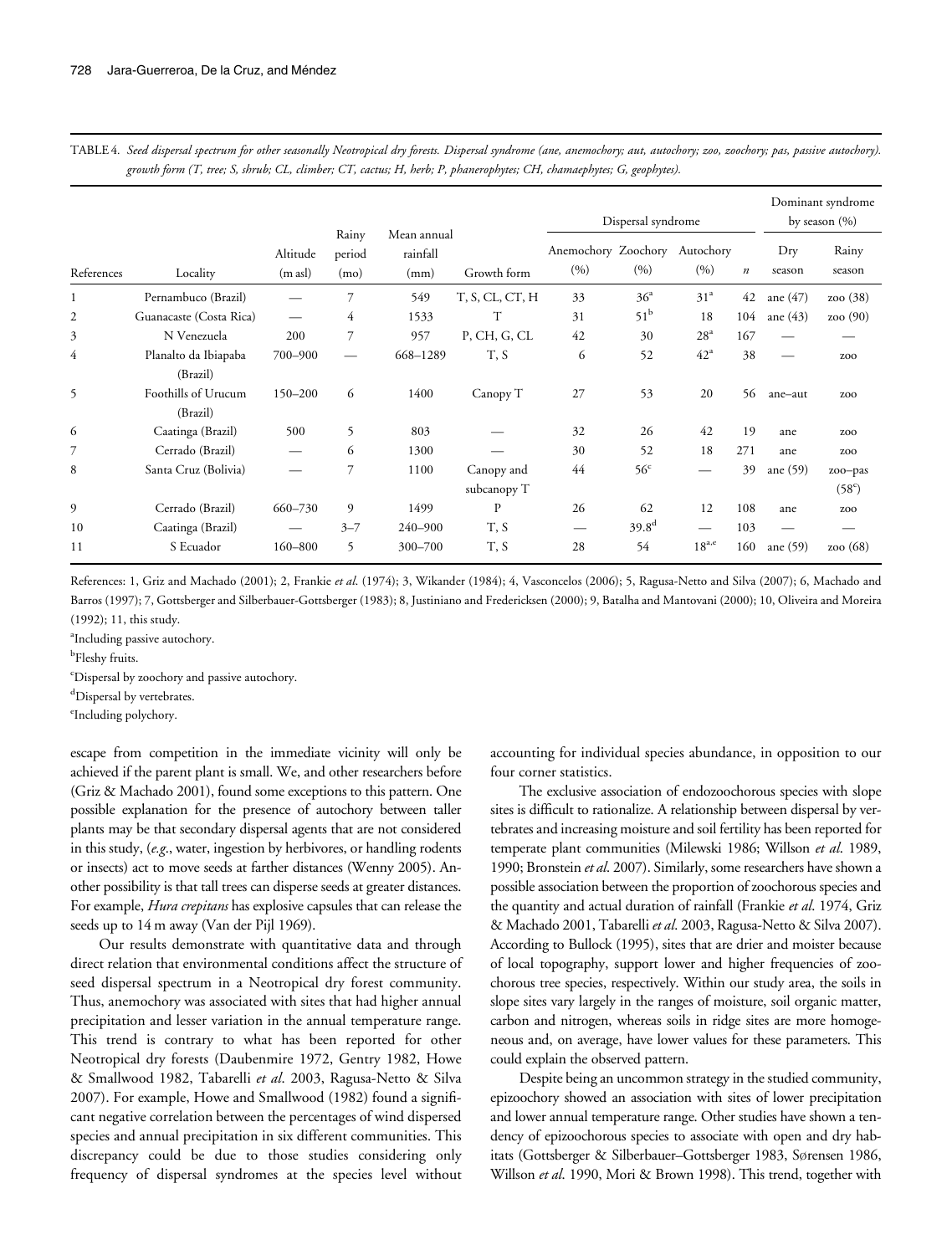the association found between these species and ridge sites may partially reflect the availability of dispersal agents in those areas (Gottsberger & Silberbauer–Gottsberger 1983, Willson & Traveset 2000) and possibly indicate a better adhesion ability under dry conditions.

We found an association between dispersal syndromes and fruiting phenology, which is consistent with those reported in other Neotropical dry forests (Frankie et al. 1974, Bullock 1995, Batalha & Mantovani 2000, Justiniano & Fredericksen 2000, Griz & Machado 2001) (Table 4). In anemochorous species, the peak of fruiting was observed during the dry season, whereas in zoochorous species it was observed in the rainy season. This phenological segregation of dispersal syndromes mirrored the environmental correlates described above. This suggests that spatio-temporal changes in physical conditions may be related to important ecological factors for dispersal. The loss of leaves of most species during the dry season allows a higher wind circulation, even in the understory, thereby facilitating anemochory (Wikander 1984, Ibarra-Manríquez et al. 1991, Griz & Machado 2001). Moreover, for other Neotropical dry forest the dominance of zoochory during the rainy season has been linked to seasonality in temperature and water availability, which set limits on development time and maturation of fruits (Herrera & Pellmyr 2002). It is also worth considering that in these ecosystems, animal dispersal agents are more active during the rainy season. These patterns can influence the evolution of fruiting seasons (Wheelwright & Janson 1985, Griz & Machado 2001, Herrera & Pellmyr 2002).

However, our results on fruiting phenology should be considered with caution because data for some species were obtained only from herbarium specimens, and this does not guarantee that the recorded data would cover the actual fruiting period for all species (Borchert 1996).

Summarizing, the observed patterns suggest that the seed dispersal spectrum of dry forests of Southern Ecuador is strongly affected by spatio-temporal changes in environmental conditions. Moreover, these forests hold a large variety of plants requiring animal assistance to seed dispersal. However, fruit availability is limited by fruiting seasonality and a low frequency of individuals of zoochorous species. In altered habitats, like those studied here, maintaining seed dispersal processes is important to preserve the connectivity among patches and foster the recolonization of degraded zones. Our identification of general patterns will help to understand the ecology of this ecosystem, to determine which species are more susceptible to environmental changes and to inform restoration projects.

## ACKNOWLEDGMENTS

This research was financed by the AECID project A/024796/09, RE-MEDINAL2 and Universidad Técnica Particular de Loja (UTPL). The authors wish to thank C. I. Espinosa and O. Cabrera for access to floristic composition and environmental data. Thanks to the staff of Herbarium UTPL and thanks Bolivar Merino for their help in species determinations and to Paul Cahén for the English language revision. Thanks to three anonymous referees whose constructive criticism improved a previous version of the manuscript.

### SUPPORTING INFORMATION

Additional Supporting Information may be found in the online version of this article:

APPENDIX S1. Growth forms and diaspore traits for 160 species in South Ecuadorian Dry Forests.

TABLE S1. Pseudo-F and Pearson  $\chi^2$  statistics computed to measure the link between dispersal traits and environmental variables in the fourth-corner analysis.

TABLE S2. Synthesis of the results of the fourth-corner analysis, in which seed dispersal traits are related to environmental conditions.

FIGURE S1. Location of study area.

Please note: Wiley-Blackwell is not responsible for the content or functionality of any supporting materials supplied by the authors. Any queries (other than missing material) should be directed to the corresponding author for the article.

## LITERATURE CITED

- AGUIRRE, Z., AND L. KVIST. 2005. Composición florística y estado de conservación de los bosques secos del sur-occidente del Ecuador. Lyonia 8: 41–67.
- AGUIRRE, Z., L. KVIST., AND O. SÁNCHEZ. 2006a. Bosques secos en Ecuador y su diversidad. In R. M. , Moraes, B. Øllgaard, L. P. Kvist, F. Borchsenius, and H. Balslev (Eds.). Botánica Económica de los Andes Centrales, pp. 162-187. Universidad Mayor de San Andrés, La Paz, Bolivia.
- AGUIRRE, Z., R. LINARES-PALOMINO, AND L. KVIST. 2006b. Especies leñosas y formaciones vegetales en los bosques estacionalmente secos de Ecuador y Perú. Arnaldoa 13: 324-350.
- ARBELÁEZ, M. V., AND A. PARRADO-ROSSELLI. 2005. Seed dispersal modes of the sandstone plateau vegetation of the Middle Caqueta<sup></sup> River Region, Colombia Amazonia. Biotropica 37: 64–72.
- AUBIN, I., M. OUELLETTE, P. LEGENDRE, C. MESSIER, AND A. BOUCHARD. 2009. Comparison of two plant functional approaches to evaluate natural restoration along an old-field—deciduous forest chronosequence. J. Veg. Sci. 20: 185–198.
- AUGSPURGER, C. 1986. Morphology and dispersal potential of wind-dispersed diaspores of Neotropical trees. Am. J. Bot. 73: 353–363.
- BATALHA, M. A., AND W. MANTOVANI. 2000. Reproductive phenological patterns of Cerrado plant species at the Pé-de-Gigante Reserve (Santa Rita do Passa Quatro, Sp, Brazil): A comparison between the herbaceous and woody floras. Rev. Bras. Biol. 60: 129–145.
- BEST, B. J., AND M. KESSLER. 1995. Biodiversity and Conservation in Tumbesian Ecuador and Peru. BirdLife International, Cambridge, UK.
- BORCHERT, R. 1996. Phenology and flowering periodicity of Neotropical dry forest species: Evidence from herbarium collections. J. Trop. Ecol. 12: 65–80.
- BRONSTEIN, J. L., I. IZHAKI, R. NATHAN, J. J. TEWKSBURY, O. SPIEGEL, A. LOTAN, AND O. ALTSTEIN. 2007. Fleshy-fruited plants and frugivores in desert ecosystems. In A. J. Dennis, E. W. Schupp, R. J. Green, and D. A. Westcott (Eds.). Seed Dispersal: Theory and its Application in a Changing World, pp. 148–177. CAB International, Oxford, UK.
- BULLOCK, S. H. 1995. Plant reproduction in Neotropical dry forests. In S. Bullock, H. Mooney, and E. Medina (Eds.). Seasonally Dry Tropical Forests, pp. 277–297. Cambridge University Press, Cambridge, UK.
- BUTLER, D. W., R. J. GREEN, D. LAMB, W. J. F. MCDONALD, AND P. I. FORSTER. 2007. Biogeography of seed-dispersal syndromes, life-forms and seed sizes among woody rain-forest plants in Australia's subtropics. J. Biogeogr. 34: 1736–1750.